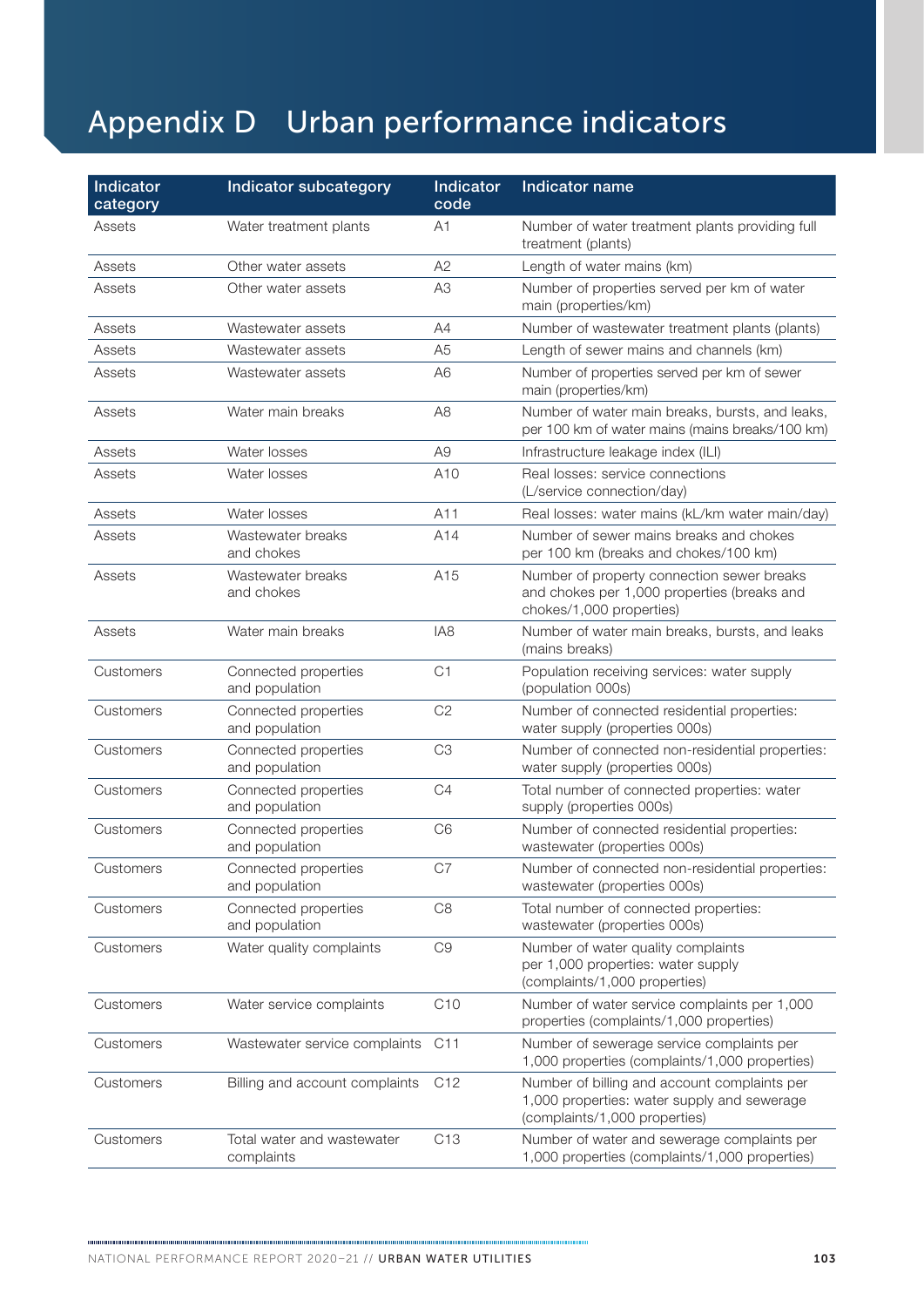| Indicator<br>category | Indicator subcategory                                         | <b>Indicator</b><br>code | Indicator name                                                                                                           |
|-----------------------|---------------------------------------------------------------|--------------------------|--------------------------------------------------------------------------------------------------------------------------|
| Customers             | Connect time to a telephone<br>operator                       | C14                      | Percentage of calls answered by an operator<br>within 30 seconds (%)                                                     |
| Customers             | Average duration of unplanned<br>water supply interruptions   | C <sub>15</sub>          | Average duration of an unplanned interruption:<br>water supply (minutes)                                                 |
| Customers             | Water interruption frequency                                  | C17                      | Number of unplanned interruptions per 1,000<br>properties: water supply (interruptions/1,000<br>properties)              |
| Customers             | Restrictions or legal action for<br>non-payment of water bill | C <sub>18</sub>          | Number of restrictions for non-payment of<br>water bills per 1,000 properties<br>(restrictions/1,000 properties)         |
| Customers             | Restrictions or legal action for<br>non-payment of water bill | C <sub>19</sub>          | Number of legal actions taken for non-payment<br>of water bills per 1,000 properties (legal<br>actions/1,000 properties) |
| Customers             | Water quality complaints                                      | IC <sub>9</sub>          | Number of water quality complaints: water<br>supply (complaints)                                                         |
| Customers             | Water service complaints                                      | IC <sub>10</sub>         | Number of water service complaints (complaints)                                                                          |
| Customers             | Wastewater service complaints                                 | <b>IC11</b>              | Number of sewerage service complaints<br>(complaints)                                                                    |
| Customers             | Billing and account complaints                                | IC12                     | Number of billing and account complaints:<br>water supply and sewerage (complaints)                                      |
| Customers             | Total water and wastewater<br>complaints                      | IC <sub>13</sub>         | Number of water and sewerage complaints<br>(complaints)                                                                  |
| Customers             | Water interruption frequency                                  | IC <sub>17</sub>         | Number of unplanned interruptions:<br>water supply (interruptions)                                                       |
| Customers             | Restrictions or legal action for<br>non-payment of water bill | IC <sub>18</sub>         | Number of restrictions for non-payment of water<br>bills (restrictions)                                                  |
| Customers             | Restrictions or legal action for<br>non-payment of water bill | IC <sub>19</sub>         | Number of legal actions taken for non-payment<br>of water bills (legal actions)                                          |
| Environment           | Comparative wastewater<br>treatment levels                    | E <sub>1</sub>           | Percentage of wastewater only treated to a<br>primary level (%)                                                          |
| Environment           | Comparative wastewater<br>treatment levels                    | E <sub>2</sub>           | Percentage of wastewater only treated to a<br>secondary level (%)                                                        |
| Environment           | Comparative wastewater<br>treatment levels                    | E <sub>3</sub>           | Percentage of wastewater treated to a tertiary<br>level $(\%)$                                                           |
| Environment           | Net greenhouse gas emissions                                  | E8                       | Percentage of biosolids reused (%)                                                                                       |
| Environment           | Net greenhouse gas emissions                                  | E9                       | Net greenhouse gas emissions per 1,000<br>properties: water supply (t CO <sub>2</sub> equivalents/1,000<br>properties)   |
| Environment           | Net greenhouse gas emissions                                  | E9.1                     | Net greenhouse gas emissions per ML:<br>water supply - bulk utility ( $t CO2$ equivalents/ML)                            |
| Environment           | Net greenhouse gas emissions                                  | E <sub>10</sub>          | Net greenhouse gas emissions per 1,000<br>properties: wastewater (t CO <sub>2</sub> equivalents/1,000<br>properties)     |
| Environment           | Net greenhouse gas emissions                                  | E10.1                    | Net greenhouse gas emissions per ML:<br>wastewater - bulk utility (t CO <sub>2</sub> equivalents/ML)                     |
| Environment           | Net greenhouse gas emissions                                  | E <sub>11</sub>          | Net greenhouse gas emissions per 1,000<br>properties: other (t CO <sub>2</sub> equivalents/1,000<br>properties)          |
| Environment           | Net greenhouse gas emissions                                  | E11.1                    | Net greenhouse gas emissions per ML:<br>other – bulk utility ( $t CO2$ equivalents/ML)                                   |
| Environment           | Net greenhouse gas emissions                                  | E <sub>12</sub>          | Total net greenhouse gas emissions per 1,000<br>properties (t CO <sub>2</sub> equivalents/1,000 properties)              |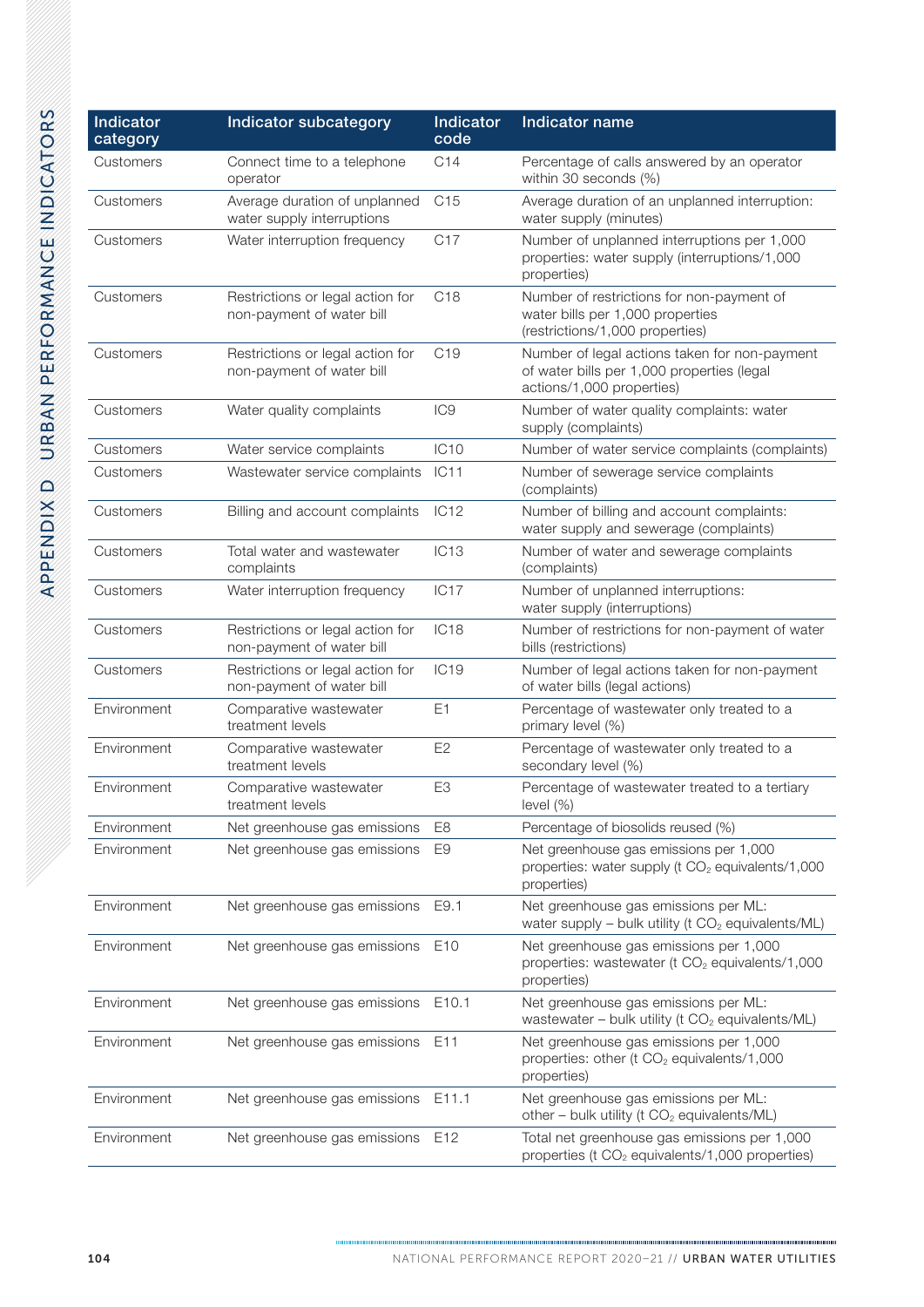| <b>Indicator</b><br>category | Indicator subcategory                                | <b>Indicator</b><br>code | <b>Indicator name</b>                                                                         |
|------------------------------|------------------------------------------------------|--------------------------|-----------------------------------------------------------------------------------------------|
| Environment                  | Net greenhouse gas emissions                         | E12.1                    | Total net greenhouse gas emissions per ML:<br>bulk utility (t CO <sub>2</sub> equivalents/ML) |
| Environment                  | Comparative wastewater<br>treatment levels           | IE <sub>1</sub>          | Volume of wastewater only treated to a primary<br>level (ML)                                  |
| Environment                  | Comparative wastewater<br>treatment levels           | IE <sub>2</sub>          | Volume of wastewater only treated to a<br>secondary level (ML)                                |
| Environment                  | Comparative wastewater<br>treatment levels           | IE <sub>3</sub>          | Volume of wastewater treated to a tertiary<br>level (ML)                                      |
| Environment                  | Net greenhouse gas emissions                         | IE9                      | Net greenhouse gas emissions:<br>water supply (t CO <sub>2</sub> equivalents)                 |
| Environment                  | Net greenhouse gas emissions                         | IE <sub>10</sub>         | Net greenhouse gas emissions:<br>wastewater (t CO <sub>2</sub> equivalents)                   |
| Environment                  | Net greenhouse gas emissions                         | IE11                     | Net greenhouse gas emissions:<br>other (t CO <sub>2</sub> equivalents)                        |
| Environment                  | Net greenhouse gas emissions                         | IE <sub>12</sub>         | Total net greenhouse gas emissions<br>(t CO <sub>2</sub> equivalents)                         |
| Finance                      | Revenue                                              | F1                       | Total revenue: water supply (\$000s)                                                          |
| Finance                      | Revenue                                              | F <sub>2</sub>           | Total revenue: wastewater (\$000s)                                                            |
| Finance                      | Revenue                                              | F <sub>3</sub>           | Total income for the utility (\$000s)                                                         |
| Finance                      | Revenue                                              | F <sub>4</sub>           | Percentage of residential revenue from usage<br>charges: water supply (%)                     |
| Finance                      | Revenue                                              | F <sub>5</sub>           | Revenue per property: water supply (\$/property)                                              |
| Finance                      | Revenue                                              | F <sub>5.1</sub>         | Revenue per ML: water supply - bulk utility (\$/ML)                                           |
| Finance                      | Revenue                                              | F <sub>6</sub>           | Revenue per property: wastewater (\$/property)                                                |
| Finance                      | Revenue                                              | F6.1                     | Revenue per ML: wastewater - bulk utility (\$/ML)                                             |
| Finance                      | Revenue                                              | F7                       | Total income per property (\$/property)                                                       |
| Finance                      | Revenue                                              | F7.1                     | Total income per ML: bulk utility (\$/ML)                                                     |
| Finance                      | Revenue from community<br>service obligations (CSOs) | F <sub>8</sub>           | Community service obligations ratio                                                           |
| Finance                      | Costs                                                | F9                       | Written-down replacement cost of fixed water<br>supply assets (\$000s)                        |
| Finance                      | Costs                                                | F <sub>10</sub>          | Written-down replacement cost of fixed<br>wastewater assets (\$000s)                          |
| Finance                      | Costs                                                | F11                      | Operating cost per property:<br>water supply (\$/property)                                    |
| Finance                      | Costs                                                | F11.1                    | Operating cost per ML:<br>water supply - bulk utility (\$/ML)                                 |
| Finance                      | Costs                                                | F12                      | Operating cost per property:<br>wastewater (\$/property)                                      |
| Finance                      | Costs                                                | F12.1                    | Operating cost per ML:<br>wastewater - bulk utility (\$/ML)                                   |
| Finance                      | Costs                                                | F <sub>13</sub>          | Combined operating cost per property:<br>water supply and wastewater (\$/property)            |
| Finance                      | Costs                                                | F13.1                    | Combined operating cost per ML:<br>water supply and wastewater - bulk utility (\$/ML)         |
| Finance                      | Capital expenditure                                  | F <sub>14</sub>          | Capital expenditure: water supply (\$000s)                                                    |
| Finance                      | Capital expenditure                                  | F <sub>15</sub>          | Capital expenditure: wastewater (\$000s)                                                      |
| Finance                      | Capital expenditure                                  | F16                      | Total capital expenditure:<br>water supply and wastewater (\$000s)                            |
| Finance                      | Economic real rate of return                         | F17                      | Economic real rate of return: water supply                                                    |
| Finance                      | Economic real rate of return                         | F18                      | Economic real rate of return: wastewater                                                      |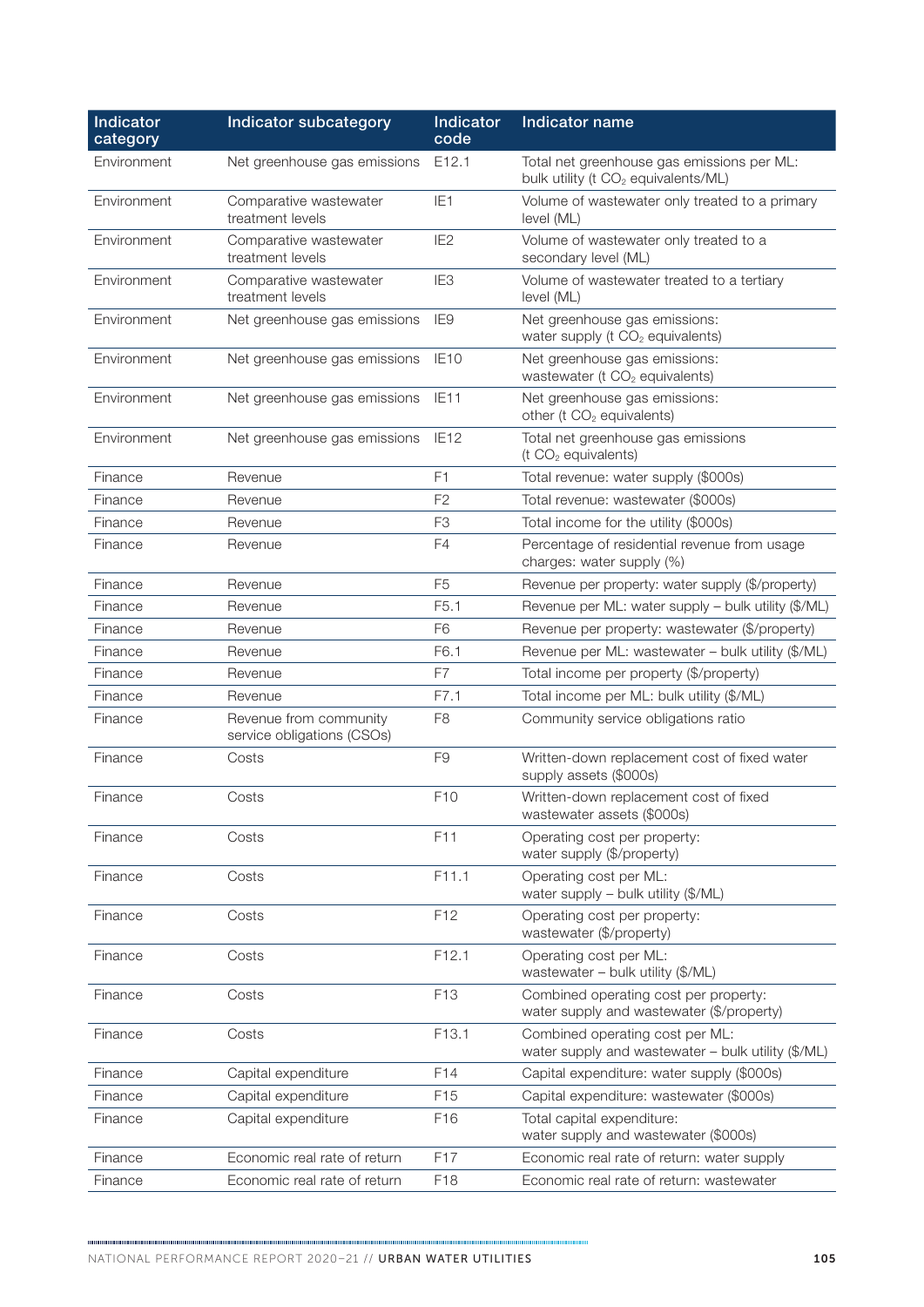| Indicator<br>category | <b>Indicator subcategory</b>            | <b>Indicator</b><br>code | Indicator name                                                                |
|-----------------------|-----------------------------------------|--------------------------|-------------------------------------------------------------------------------|
| Finance               | Economic real rate of return            | F <sub>19</sub>          | Economic real rate of return:<br>water supply and wastewater                  |
| Finance               | <b>Dividends</b>                        | F <sub>20</sub>          | Dividend (\$000s)                                                             |
| Finance               | <b>Dividends</b>                        | F <sub>21</sub>          | Dividend payout ratio                                                         |
| Finance               | Net debt to equity                      | F <sub>22</sub>          | Net debt to equity ratio                                                      |
| Finance               | Interest cover                          | F <sub>23</sub>          | Interest cover ratio                                                          |
| Finance               | <b>Dividends</b>                        | F <sub>24</sub>          | Net profit after tax (NPAT) (\$000s)                                          |
| Finance               | Community service obligations<br>(CSOs) | F <sub>25</sub>          | Community service obligation (\$000s)                                         |
| Finance               | Capital works grants                    | F <sub>26</sub>          | Capital works grants: water supply (\$000s)                                   |
| Finance               | Capital works grants                    | F <sub>27</sub>          | Capital works grants: wastewater (\$000s)                                     |
| Finance               | Capital expenditure                     | F <sub>28</sub>          | Capital expenditure per property:<br>water supply (\$/property)               |
| Finance               | Capital expenditure                     | F <sub>28.1</sub>        | Capital expenditure per ML:<br>water supply - bulk utility (\$/ML)            |
| Finance               | Capital expenditure                     | F <sub>29</sub>          | Capital expenditure per property:<br>wastewater (\$/property)                 |
| Finance               | Capital expenditure                     | F <sub>29.1</sub>        | Capital expenditure per ML:<br>wastewater - bulk utility (\$/ML)              |
| Finance               | Net profit after tax                    | F30                      | Net profit after tax (NPAT) ratio                                             |
| Finance               | Costs                                   | IF11                     | Operating cost: water supply (\$000s)                                         |
| Finance               | Costs                                   | IF <sub>12</sub>         | Operating cost: wastewater (\$000s)                                           |
| Public health         | Water quality compliance                | H1                       | Water quality guidelines (provided as text)                                   |
| Public health         | Water quality compliance                | H <sub>3</sub>           | Percentage of population where microbiological<br>compliance was achieved (%) |
| Public health         | Water quality compliance                | H4                       | Number of zones where chemical compliance<br>was achieved (zones)             |
| Public health         | Water quality compliance                | H4a                      | Total number of zones (zones)                                                 |
| Public health         | Water quality compliance                | H <sub>5</sub>           | Risk-based drinking water management plan<br>externally assessed (yes/no)     |
| Pricing               | Residential tariff structure            | P1                       | Tariff structure: water supply (provided as text)                             |
| Pricing               | Residential tariff structure            | P1.2                     | Fixed charge: water supply (\$)                                               |
| Pricing               | Residential tariff structure            | P1.3                     | Usage charge: step 1 (\$/kL)                                                  |
| Pricing               | Residential tariff structure            | P1.4                     | Usage charge: step 2 (\$/kL)                                                  |
| Pricing               | Residential tariff structure            | P1.5                     | Usage charge: step 3 (\$/kL)                                                  |
| Pricing               | Residential tariff structure            | P1.6                     | Usage charge: step 4 (\$/kL)                                                  |
| Pricing               | Residential tariff structure            | P1.7                     | Usage charge: step 5 (\$/kL)                                                  |
| Pricing               | Residential tariff structure            | P <sub>1.12</sub>        | Special levies: water supply (\$)                                             |
| Pricing               | Residential tariff structure            | P1.13                    | Income from special levies retained by the utility:<br>water supply (yes/no)  |
| Pricing               | Residential tariff structure            | P1.3a                    | Upper bound of usage: step 1 (kL)                                             |
| Pricing               | Residential tariff structure            | P1.4a                    | Upper bound of usage: step 2 (kL)                                             |
| Pricing               | Residential tariff structure            | P1.5a                    | Upper bound of usage: step 3 (kL)                                             |
| Pricing               | Residential tariff structure            | P1.6a                    | Upper bound of usage: step 4 (kL)                                             |
| Pricing               | Residential tariff structure            | P1.7a                    | Upper bound of usage: step 5 (kL)                                             |
| Pricing               | Annual bill                             | P <sub>2</sub>           | Annual residential bill based on 200 kL per annum:<br>water supply (\$)       |
| Pricing               | Annual bill                             | P <sub>3</sub>           | Typical residential bill: water supply (\$)                                   |
| Pricing               | Residential tariff structure            | P4                       | Tariff structure: wastewater (provided as text)                               |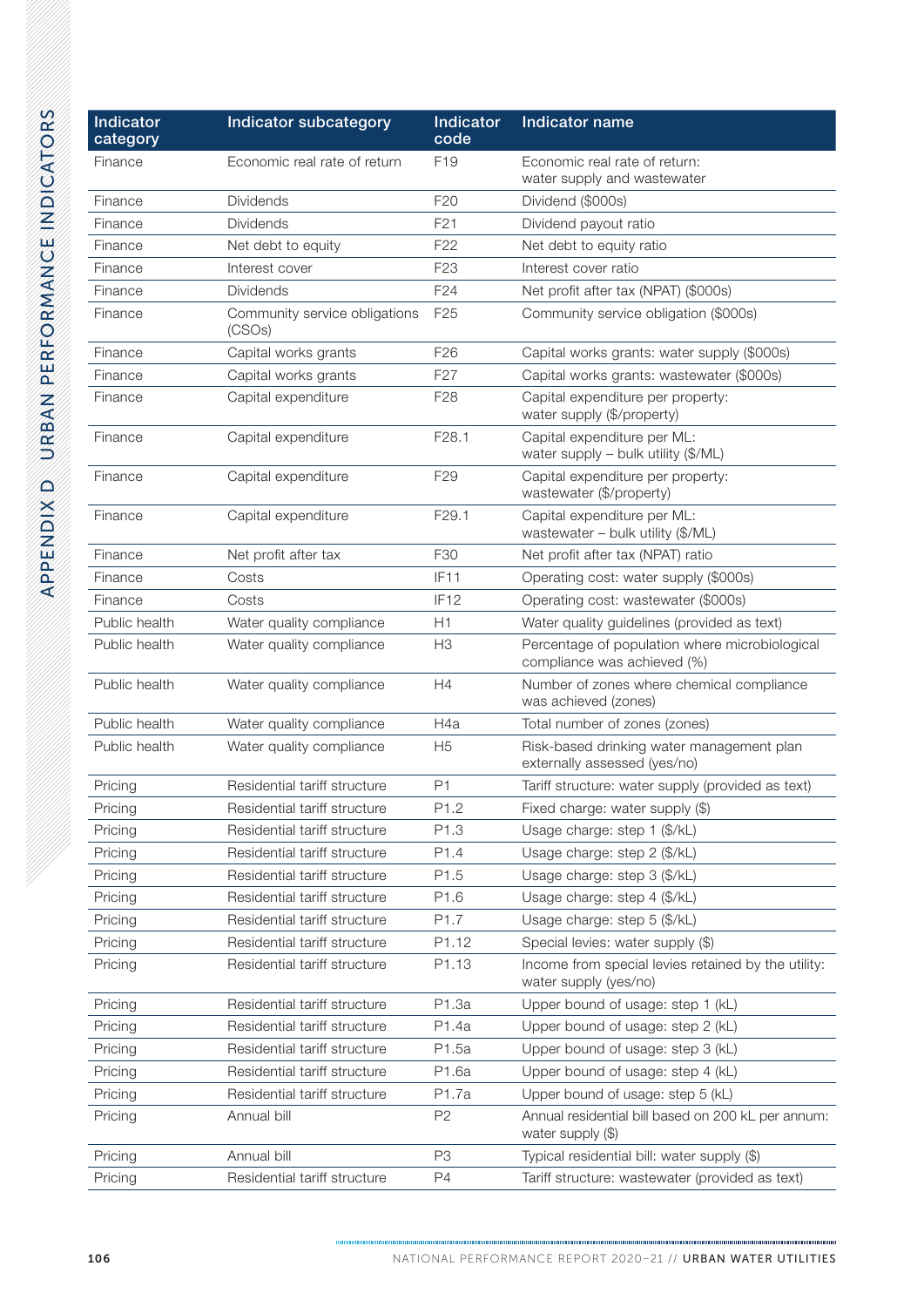| <b>Indicator</b><br>category | Indicator subcategory        | <b>Indicator</b><br>code | Indicator name                                                                                                                                           |
|------------------------------|------------------------------|--------------------------|----------------------------------------------------------------------------------------------------------------------------------------------------------|
| Pricing                      | Residential tariff structure | P4.1                     | Fixed charge: wastewater (\$)                                                                                                                            |
| Pricing                      | Residential tariff structure | P4.2                     | Usage charge: wastewater (\$/kL)                                                                                                                         |
| Pricing                      | Residential tariff structure | P4.3                     | Special levies: wastewater (\$)                                                                                                                          |
| Pricing                      | Residential tariff structure | P4.4                     | Income from special levies retained by the utility:<br>wastewater (yes/no)                                                                               |
| Pricing                      | Annual bill                  | P <sub>5</sub>           | Annual residential bill based on 200 kL per annum:<br>wastewater (\$)                                                                                    |
| Pricing                      | Annual bill                  | P <sub>6</sub>           | Typical residential bill: wastewater (\$)                                                                                                                |
| Pricing                      | Annual bill                  | P7                       | Total annual residential bill based on 200 kL per<br>annum: water supply and wastewater (\$)                                                             |
| Pricing                      | Annual bill                  | P <sub>8</sub>           | Total typical residential bill: water supply and<br>wastewater (\$)                                                                                      |
| <b>Water Resources</b>       | Sources                      | W <sub>1</sub>           | Volume of water sourced from surface water (ML)                                                                                                          |
| <b>Water Resources</b>       | Sources                      | W <sub>2</sub>           | Volume of water sourced from groundwater (ML)                                                                                                            |
| <b>Water Resources</b>       | Sources                      | W3.1                     | Volume of water sourced from desalinated<br>marine waters (ML)                                                                                           |
| <b>Water Resources</b>       | Transfers                    | W <sub>5</sub>           | Total volume of water received from other service<br>providers or operational areas within the urban<br>water system (ML)                                |
| <b>Water Resources</b>       | Transfers                    | W5.3                     | Volume of water, excluding recycled water,<br>received from other service providers or<br>operational areas within the urban water supply<br>system (ML) |
| <b>Water Resources</b>       | <b>Transfers</b>             | W <sub>6</sub>           | Volume of recycled water received from other<br>service providers or operational areas within the<br>urban water supply system (ML)                      |
| <b>Water Resources</b>       | Sources                      | W7                       | Total volume of water sourced (ML)                                                                                                                       |
| <b>Water Resources</b>       | Use                          | W <sub>8</sub>           | Total volume of water supplied.to residential<br>customers (ML)                                                                                          |
| <b>Water Resources</b>       | Use                          | W8.3                     | Volume of water supplied to residential<br>customers (ML)                                                                                                |
| <b>Water Resources</b>       | Use                          | W9                       | Total volume of water supplied to non-residential<br>customers (ML)                                                                                      |
| <b>Water Resources</b>       | Use                          | W9.3                     | Volume of water supplied to non-residential<br>customers (ML)                                                                                            |
| <b>Water Resources</b>       | Use                          | W10.1                    | Volume of non-revenue water (ML)                                                                                                                         |
| <b>Water Resources</b>       | Production                   | W11                      | Total volume of urban water supplied (ML)                                                                                                                |
| <b>Water Resources</b>       | Production                   | W11.3                    | Volume of potable water produced for supply<br>into the urban water supply system (ML)                                                                   |
| <b>Water Resources</b>       | Use                          | W12                      | Average volume of residential water supplied<br>per property (KL/property)                                                                               |
| <b>Water Resources</b>       | Use                          | W13                      | Volume of water returned as environmental<br>flows from outside of the urban water supply<br>system (ML)                                                 |
| <b>Water Resources</b>       | Transfers                    | W14                      | Total volume of water exported to other service<br>providers or operational areas within the urban<br>water supply system (ML)                           |
| <b>Water Resources</b>       | Transfers                    | W14.3                    | Volume of water, excluding recycled water,<br>exported to other service providers or<br>operational areas within the urban water supply<br>system (ML)   |